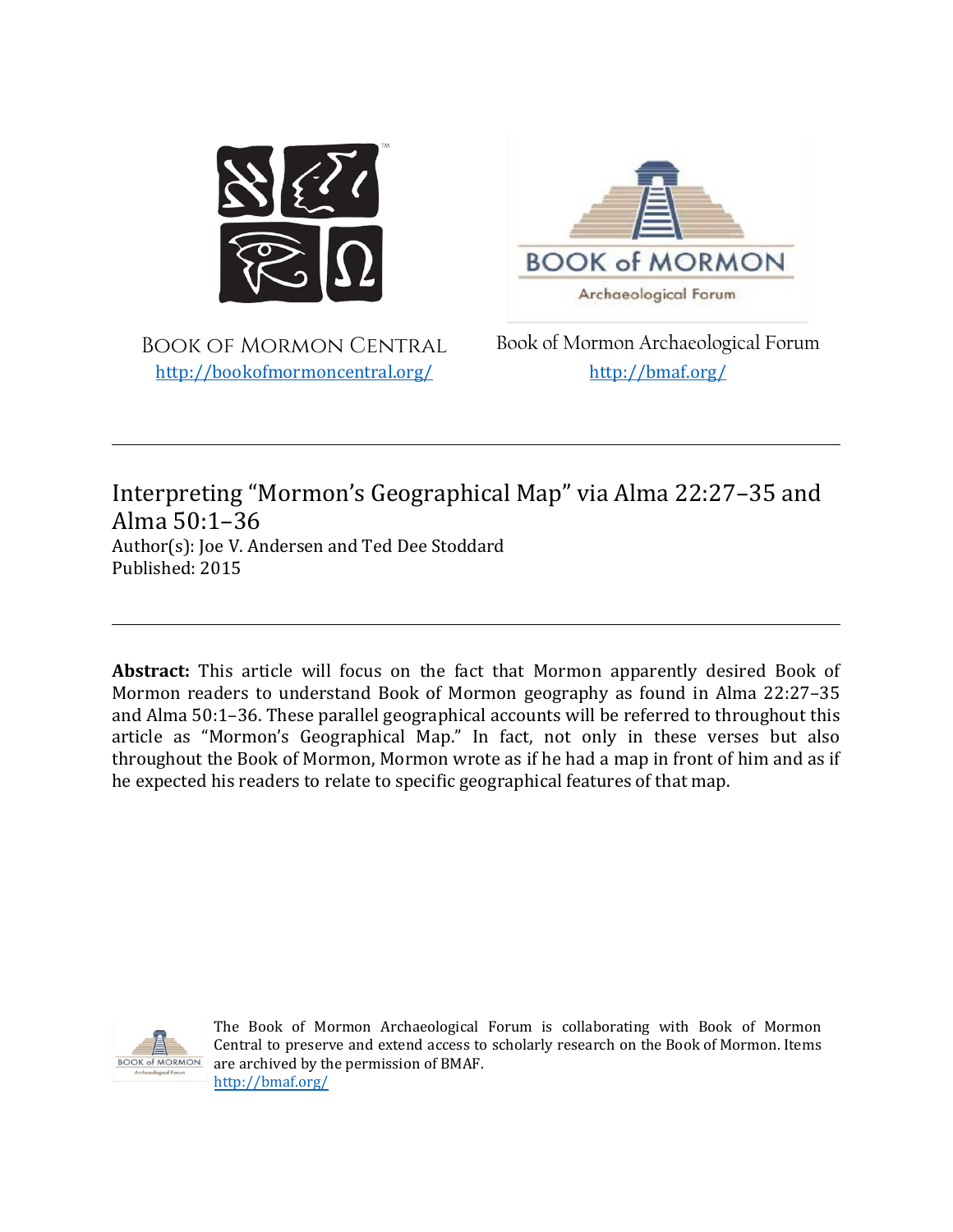## **Interpreting "Mormon's Geographical Map" via Alma 22:27–35 and Alma 50:1–36**

Copyright © 2015 by **Joe V. Andersen** and **Ted Dee Stoddard** joeandersen38@gmail.com; tmstod@comcast.net

This article will focus on the fact that Mormon apparently desired Book of Mormon readers to understand Book of Mormon geography as found in Alma 22:27–35 and Alma 50:1–36. These parallel geographical accounts will be referred to throughout this article as "Mormon's Geographical Map." In fact, not only in these verses but also throughout the Book of Mormon, Mormon wrote as if he had a map in front of him and as if he expected his readers to relate to specific geographical features of that map.

The verses in Alma 22 and Alma 50 comprise a retrospective description by Mormon as to his understanding of the geography of the lands of Nephi and of Zarahemla from the initial landing of Lehi and Mulek to just after the time when Captain Moroni (about 72 BC) created the protectable division between the Nephites and the Lamanites at the narrow strip of mountainous wilderness that extended from the east sea to the west sea. The verses also describe the east-sea extension of the territory of the Nephites to the newly built cities near the east sea, northward from the city of Moroni, which was located adjacent to and north from the easternmost "*line of the possessions of the Lamanites*" (Alma 50:13).

Thus, Alma 22 and Alma 50 deal with the New World Book of Mormon geography primarily associated with the land southward. Secondarily, the scriptures explain the division between the land northward and the land southward and, therefore, explain the relationship between them. And readers should notice that the accounts in Alma of Mormon's Geographical Map begin before Moroni divided the lands of the Nephites and Lamanites along the narrow strip of wilderness and end after the division because they begin with the Lamanites still residing in the east wilderness and end after those Lamanites had "all" been driven into their own lands south of the narrow strip of wilderness (see Alma 50:7). The east wilderness was located just north of, and adjacent to, the narrow strip of wilderness, also known, in the east-sea area, as "*the line of the possessions of the Lamanites*" (again, see Alma 50:13).

This article contains an attempt to identify and clarify all of the referents, antecedents, pronouns, nouns, prepositions, etc. within Alma 22 and Alma 50—*without reference to any specific model for Book of Mormon geography.* We anticipate that most readers should be able to agree as to the meanings of this all-important "Mormon's Geographical Map" before arriving at any specific geographical conclusions. We also desire that anyone having any suggestions that are different than the ones presented will communicate to us for consideration those suggestions and the reasoning supporting them. Responses should be given without reference to any specific geographical setting associated with any New World model for Book of Mormon geography.

For ease in distinguishing the scripture from the comments, all scripture is shown in italics, and the clarifying comments are shown inside brackets and without italics. Further, as readers will see when they begin reading the text for Alma 22 and Alma 50, we have adopted the "sense-line format" used by Royal Skousen in his book, *The Book of Mormon: The Earliest Text.*1 That is, "The lines of the text are broken up according to phrases and clauses"<sup>2</sup> as shown in Skousen's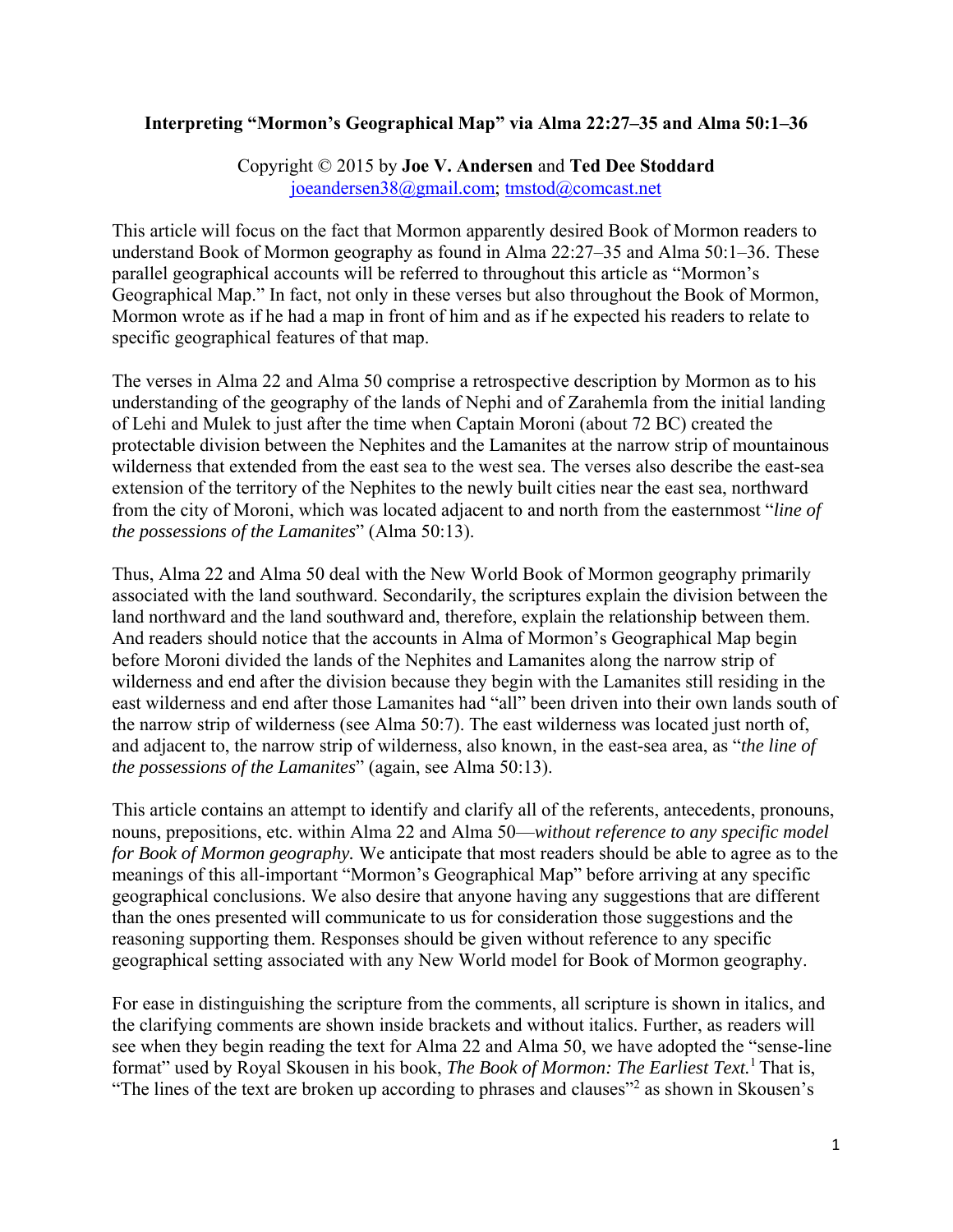book. Further, on our own, we have changed the approach used by Skousen by following the unorthodox procedure of capitalizing the first word in each of the sense-lines. From our experience, the sense-line formatting and the capitalization of each word that begins a sense-line clearly improve the readability of the text and help tremendously in giving readers improved access to the content.

Here are the Alma 22 verses in Mormon's Geographical Map:

27. *And it came to pass* [about 85 BC] *that the king* [of the Lamanites] *sent a proclamation throughout all the land* [the territory of the land of Nephi over which he was king], *Amongst all his people who were in all his land, Who were in all the regions round about, Which* [the king's territory in the land of Nephi] *was bordering even to the sea, on the east* [of the land of Nephi from where the king dwelt] *and on the west* [of the land of Nephi from where the king dwelt], *And which* [land of Nephi] *was divided from the land of Zarahemla By a narrow strip of wilderness, which* [narrow strip of wilderness] *ran from the sea east*  [of the land of Nephi] *even to the sea west* [of the land of Nephi], And [the narrow strip of wilderness continued] *round about on the borders of the* [west] *seashore, and the borders* [of that part] *of the* [narrow strip of] *wilderness Which was* [located] *on the north* [of the narrow strip of wilderness] *by* [near] *the* [city/] *land of Zarahemla*, [and continued] *through the borders of* [the city/land of] *Manti, By* [near] *the head of the river Sidon,* [the borders of the narrow strip of wilderness continued] *running from the east towards the west*  And thus were the Lamanites and the Nephites divided. [The narrow strip of wilderness divided them—not the river Sidon, which ran north. Therefore, the narrow strip of wilderness—not the river Sidon—ran from the east to the west.]

28. *Now, the more idle part* [distinguishing from the more industrious part who lived in the city/land of Nephi, which was located south of the narrow strip of wilderness] *of the Lamanites lived in the* [narrow strip of] *wilderness, and dwelt in tents;*

*And they* [the idle Lamanites] *were spread through the wilderness on the wes*t [the western and southern part of the narrow strip of wilderness, and therefore], *in the land of Nephi;* 

*Yea, and also* [the idle Lamanites were spread] *on the west of the land of Zarahemla, in the borders by the seashore* [because these idle Lamanites were spreading west of the city/land of Zarahemla, they were then beginning to surround the Nephites on their western side],

*And on the west in the land of Nephi*, [therefore south of the narrow strip of wilderness] *in the place of their* [the Lamanite] *fathers' first inheritance* [Lehi's landing place], *And thus bordering along by the seashore* [the west seashore south of the narrow strip of wilderness (see Helaman 6:10 where "*the Lord did bring Mulek into the land north and Lehi into the land south"* of the narrow strip of wilderness)].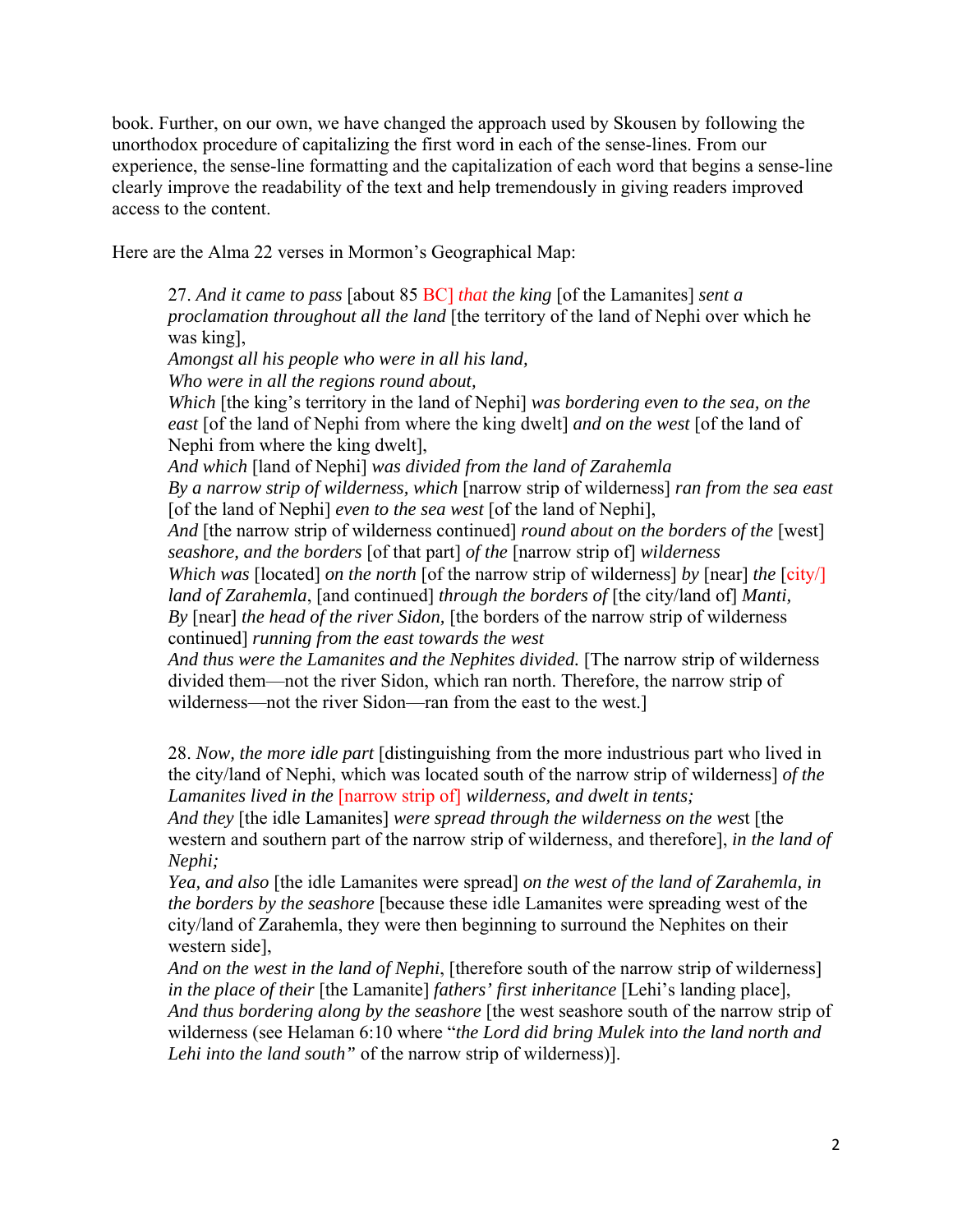29. *And also there were many Lamanites on the east* [from the city/land Zarahemla] *by the seashore,* 

*Whither the Nephites had driven them*. [The east-sea Bountiful area was not yet part of the Nephites' territory, and none of the east-sea cities had been built at this time prior to ca. 72 BC.]

*And thus the Nephites were nearly* [on three sides, east, south, and west] *surrounded by the Lamanites;* 

*Nevertheless the Nephites had taken possession of all the northern parts of the land Bordering on the* [narrow strip of] *wilderness, at* [from] *the head of the river Sidon, From the east to the west, round about on the* [western] *wilderness side* [of the narrow strip of wilderness]*; on the north* [from the western part of the narrow strip of wilderness],

*Even until they* [the Nephites] *came to the land which they called Bountiful.* [Therefore, this west-sea land Bountiful was deemed by Mormon as a land distinct from the land of Zarahemla, and it was located northward from the narrow strip of wilderness. Also, because the Nephites were already in possession of the city/land of Zarahemla, then this new land they "had taken possession of" must be referring to that land that was west of the city/land of Zarahemla and northerly from the western part of the narrow strip of wilderness. They had not taken possession and control of the east sea and wilderness area yet.]

30. *And it* [land Bountiful bordering the west sea] *bordered upon the land which they* [the Nephites] *called Desolation, It* [land Desolation] *being so far northward* [from the narrow strip of wilderness] *that it* [land Desolation] *came into the land which had been peopled and been destroyed* [this statement precludes any possibility that the Jaredites could have fought their final battles in any area other than where they lived because this verse says they were destroyed in the same land where they had lived],

*Of whose bones we have spoken* [via the Limhi expedition; see Mosiah 8:8],

*Which* [land where the people had been destroyed] *was discovered by the people of Zarahemla,* 

*It* [the land where the people had been destroyed] *being the place of their* [people of Zarahemla] *first landing* [the people of Zarahemla did not land in the land Desolation but in the land where the Jaredites had been destroyed, which was located north of Desolation].

Mormon's explanation of the Nephite-Lamanite geography ca. 72 BC seems clearer and reads better if the next sentence in verse 31 is a part of verse 30 because he is still talking about the people of Zarahemla.

*And they* [the people of Zarahemla] *came from there* [place of first landing] *up into the south wilderness* [the wilderness that was south of, and up in elevation from, that part of the Jaredite land northward where they first landed; from there they came directly up into the area known as Zarahemla because the Lord guided them directly to Zarahemla and they had dwelt there from that time forth (see Omni 1:16)].

31. *Thus the land on the northward* [of the line; see verse 32] *was called Desolation, And the land on the southward* [of the line] *was called Bountiful, It* [land Bountiful] *being the wilderness which is filled*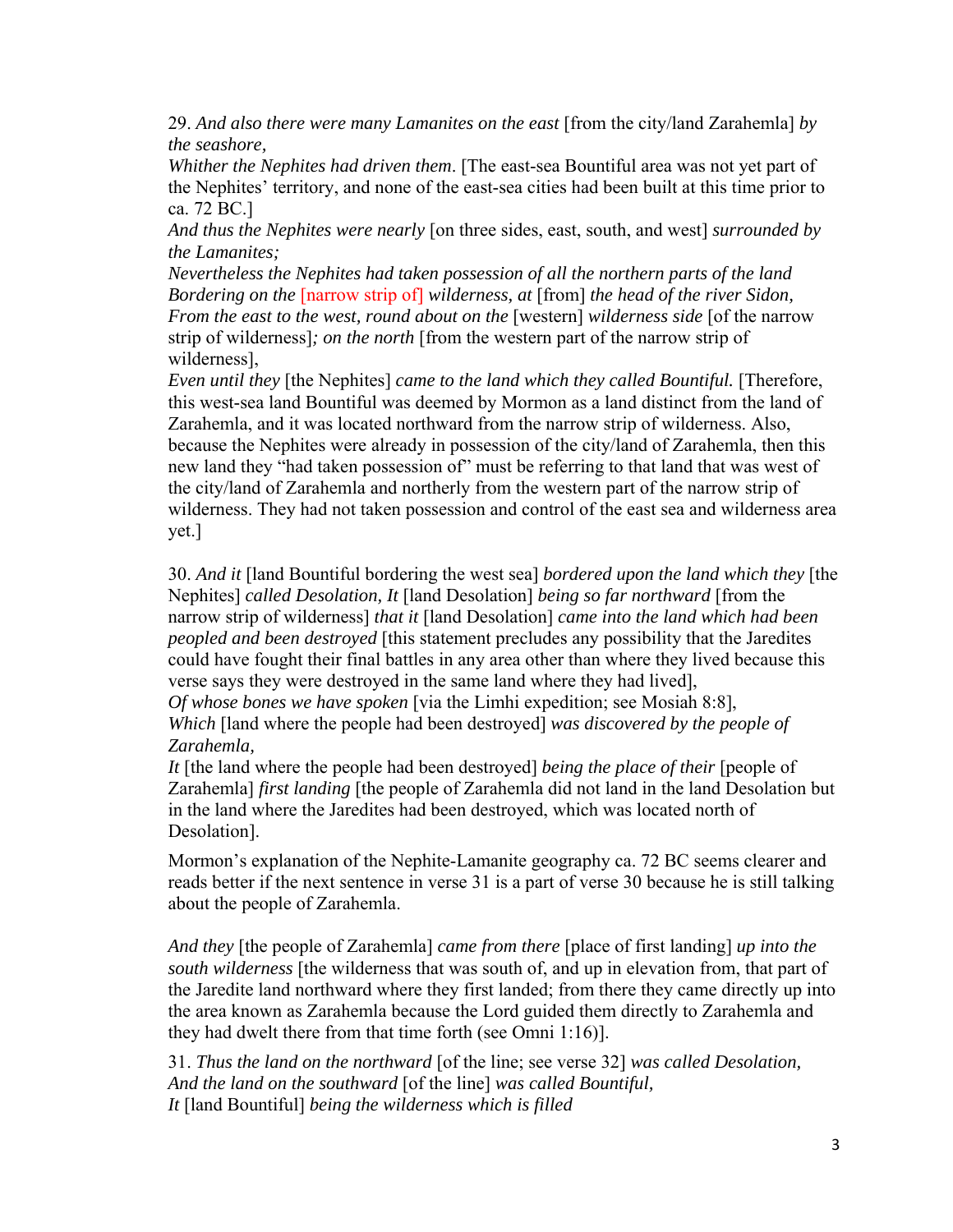### *With all manner of wild animals of every kind, A part of which had come from the land northward* [including land Desolation] *for food.*

32. *And now, it was only the distance of a day and a half's journey for a Nephite, On the line* [between the land] *Bountiful and the land Desolation*, [which line ran] *From the east to the west sea;* [this line went from a boundary—not a sea—in an east-towest direction to the west sea. Because the line ended at a distinct point on the west sea and because that line separated Desolation from Bountiful, then Desolation and Bountiful must also have begun at the same point on the west sea where the line began].

Because the next independent clause brings the land of Nephi back into the discussion, then a new paragraph should begin, which seems to be a geographic conclusion from the preceding six verses.

32a. *And thus the land of Nephi and the land of Zarahemla* [the two comprise the greater land southward] *were nearly surrounded by water, there being a small neck of land between the land northward* [including land Desolation] *and the land southward*  [including land Bountiful].

33. *And it came to pass* [after 72 BC] *that the Nephites* [but not including any Lamanites] *had inhabited the* [west-sea] *land Bountiful,* 

*Even from the east* [boundary—not a sea] *unto the west sea,* 

*And thus the Nephites in their wisdom, with their guards and their armies,* 

*Had hemmed in the Lamanites on the south* [of the narrow strip of wilderness], *That thereby they* [the Lamanites] *should have no more possession on the north* [of the narrow strip of wilderness],

*That they* [the Lamanites] *might not overrun the land northward* [probably referring to the territory north of the narrow strip of wilderness and everything northward from there, including the Jaredite land northward, which included Desolation, into which the Nephites were just beginning to migrate ca. 72 BC].

34. *Therefore the Lamanites could have no more possessions* 

*Only in the land of Nephi*, [which in 72 BC included everything south of the narrow strip of mountainous wilderness] *and the* [western part of the narrow strip of] *wilderness round about* [the Lamanites were not living in the west-sea Bountiful area at this time (see verse 33)].

*Now this was wisdom in the Nephites—as the Lamanites were an enemy to them, They would not suffer their afflictions on every hand,* 

*And also that they might have a country* [west-sea Bountiful, land Desolation, and the Jaredite lands farther northward]

*Whither they might flee, according to their desires.*

35. *And now I, after having said this, return again* [from just after 72 BC back to about 85 BC]

*To the account of Ammon and Aaron, Omner and Himni, and their brethren.* 

Mormon then goes back to ca. 85 BC and continues (1) the history of the Ammonite people, their conversion and relocation to Jershon, located near the east sea adjacent to, and north of, the city of Antionum; (2) the tremendous battle when the Nephites fought the Lamanites who had followed the Ammonites to Jershon; (3) Alma's mission to the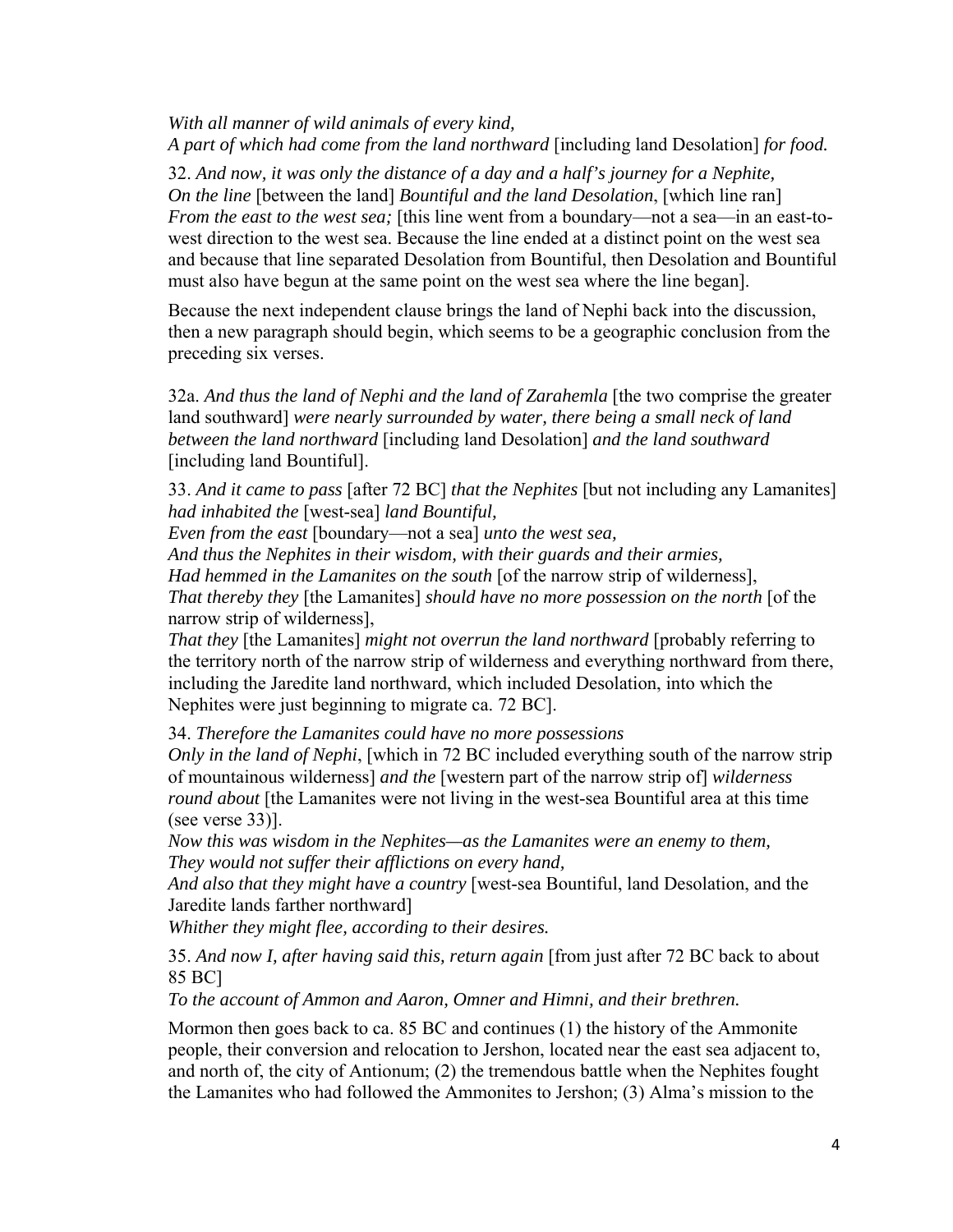Zoramite people in Antionum and their becoming Lamanites ca. 74 BC; and (4) the relocation of the Ammonites to Melek to give room for the new military captain, Moroni, ca. 74 BC, to place his armies there to protect against the pending Lamanite invasion of that area, which, by the end of 74 BC, did not include the Zoramites, who had become Lamanites (Alma 35:11–13). The history continues following Moroni's great battle against Zerahemnah near the head of the river Sidon, which was located westward from Jershon and up in the narrow strip of wilderness near Manti.

Subsequently, at the beginning of 72 BC, Moroni realized the need to create a military and political division between the land of Nephi and the land of Zarahemla, as explained in Alma 22:27–35.

Alma 50:1–36 expands on the efforts Moroni made to establish and protect the land of Zarahemla north of the narrow strip of wilderness with an emphasis on the east- and west-sea coastal regions. During the process of reporting these events, Mormon adds additional information about his geographical map and shows either two parts of the same land Bountiful or two separate lands Bountiful. One located on the east sea and the other on the west sea.

Here are the pertinent Alma 50 verses in Mormon's Geographical Map:

*1. And now it came to pass that Moroni did not stop making preparations for war, Or to defend his people against the Lamanites; For he caused that his armies should commence* [begin] *In the commencement* [beginning] *of the twentieth year* [72 BC] *of the reign of the judges, That they should commence* [begin—not finish] *in digging up heaps of earth Round about all the cities, throughout all the land Which was possessed by the Nephites* [the time was just before Moroni drove all the Lamanites out of the east-sea wilderness area].

7. *And it came to pass that Moroni caused That his armies should go forth into the east wilderness* [that part of the east wilderness where there were Lamanites].

*Yea, and they went forth and drove all the Lamanites Who were in the east wilderness* 

*Into their own lands, which* [Lamanites' own lands] *were south of the land of Zarahemla* [south of that line of defense established by Moroni in 72 BC within the narrow strip of wilderness, also known as the "line of the possessions of the Lamanites" in the east-sea area].

8. *And the land of Nephi did run in a straight course from the east sea to the west*  [sea]. [see Alma 22:27].

9. *And it came to pass that when* [after] *Moroni had driven all the Lamanites out Of the east wilderness, which* [wilderness] *was north of the lands of their*  [Lamanite's] *own possessions, He caused that the inhabitants who were in the [city/] land*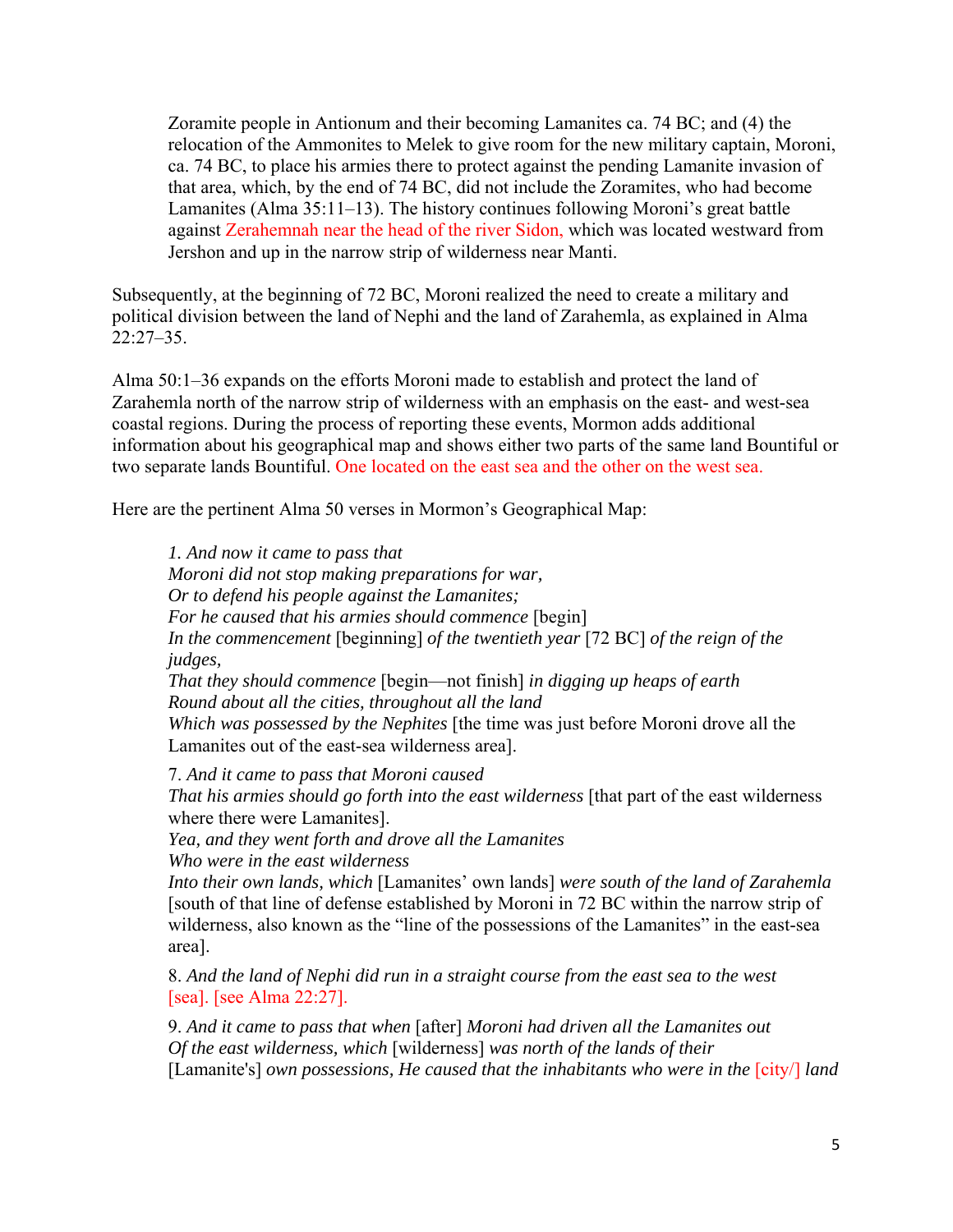*of Zarahemla and in the land round about* [the expanded land of Zarahemla bordering beyond the city/land of Zarahemla] *Should go forth into the east wilderness, Even to the borders by the seashore,* 

*And possess the land* [therefore, the borders by the seashore were included in the term "east wilderness"; Moroni did not send them into the east wilderness to possess "all" of the east wilderness but merely "even to the borders by the seashore," meaning that the Nephites were sent to the east-sea coastal area to occupy that land so the Lamanites could not come back into the east-sea area via the east seacoast.]

10. And he also placed armies on the south [of the middle part of the land of Zarahemla—not in the east-sea area because he already had his armies there, and Moroni had no need at that time to remove Lamanites from the Manti area because he had just obliterated the Lamanites in the battle of 74 BC], *in the borders of their* [Nephites'] *possessions* 

*And caused them* [the Nephite armies] *to erect fortifications That they might secure their armies and their people* [in the middle part of the land of Zarahemla and in the Manti/head of Sidon area] *From the hands of their enemies.*

*11. And thus he cut off* [separated or isolated] *all the strongholds of the Lamanites In the east wilderness, yea, and also* [he cut off—separated or isolated—all the strongholds of the Lamanites located] *on the west* [sea area],

*Fortifying the* [defensive] *line* [associated with the narrow strip of wilderness] *between the Nephites and the Lamanites,* 

*Between the land of Zarahemla and the land of Nephi,* 

*From the west sea,* [the fortified line between the Nephites and Lamanites going from the west sea] *running by the head of the river Sidon* [Manti area]—

*The Nephites possessing all the land northward* [this "land northward" is not referring to the Jaredite land northward but is directionally northward of the line within the narrow strip of wilderness that ran from the head of the river Sidon to the west sea and northward from there],

*Yea, even all* [very far, including] *the land which was northward of the land Bountiful*  [this is referring to the Bountiful located on the west sea (see Alma 22:33) and therefore the Jaredite land northward from the line between Bountiful and the land Desolation], *According to their pleasure* [this language is very similar to the language used in Alma 22:29, 33, 34 and should, therefore, have the same meaning].

#### *12. Thus Moroni, with his armies,*

*Which did increase daily because of the assurance of protection Which his works did bring forth unto them,* 

*Did seek to cut off* [separate or isolate] *the strength and the power of the Lamanites From off the lands of their* [the Nephites'] *possessions,* 

*That they* [the Lamanites] *should have no power upon the lands of their* [the Nephites'] *possession* [from the east sea to the west sea and northward from that defensive line within the narrow strip of wilderness that Moroni had established].

13. *And it came to pass* [after Moroni had established the line of defense within the narrow strip of wilderness from the east sea to the west sea, including the middle of the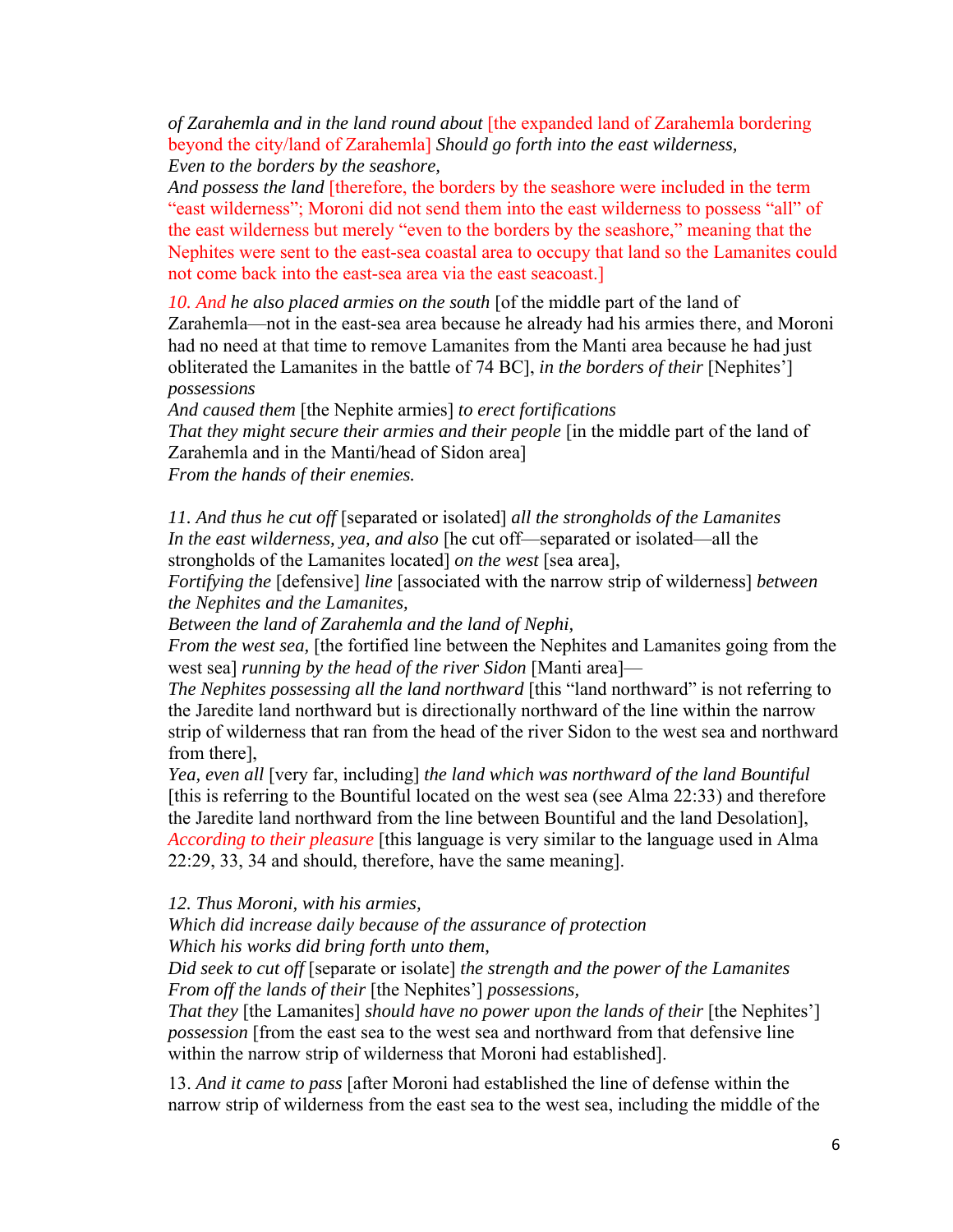land of Zarahemla—but still within the year 72 BC] *that the Nephites began the foundation of a city,* 

*And they called the name of the city Moroni;* 

*And it was by* [nearby, or adjacent to] *the east sea;* 

*And it was on the south* [part of the Nephite possessions but located] *by the line of the possessions of the Lamanites* [these seem to be the same criteria for the location of the cities of Jershon and Antionum, which were located within eyesight of each other; these two cities are never mentioned again].

14. *And they also began* [in 72 BC] *a foundation for a city* 

*Between the city of Moroni* [which was located by the east seacoast near the line of possessions of the Lamanites] *and the city of Aaron* [which was located inland from Moroni],

*Joining the borders* [thus providing a defensive inland area along the line of possessions of the Lamanites and also bordering the narrow strip of wilderness] *of Aaron and Moroni;* 

*And they called the name of the city, or the land, Nephihah.* 

15. *And they also began in that same year* [72 BC] *to build many cities on the north,* [of the city of Moroni or north of the southern line of possessions of the Nephites] *One in a particular manner which they called Lehi,* 

*Which was in the north by the borders of the* [east] *seashore*. [Therefore, this reference could not be referring to the Jaredite land northward but to the north of and adjacent to the city Moroni (being next in the line north from Moroni; see Alma 51:26) and also by the east seashore. The Jaredite land northward could never have been located near the east sea but had to have been located "so far northward" (Alma 22:30) from the land of Zarahemla, which included the east sea and the east sea wilderness.]

16. *And thus ended the twentieth year* [all the above was accomplished within the year 72 BC].

23. *But behold there never was a happier time among the people of Nephi, Since the days of Nephi, than in the days of Moroni, Yea, even at this time, in the twenty and first year [71 BC].*

This peace continued for three full years until the incident of the civil dispute caused by Morianton and his people in the year 68 BC. This event is important to Mormon's Geographical Map because it broadens readers' understanding of the location of the west-sea Bountiful in relation to the east-sea settlements in the year 68 BC. To this point, the city Bountiful on the east seashore area had not been identified as having been established; however, it was probably in the process of being built along with many other east-sea military locations called cities, which began in 72 BC.

Alma 50 continues:

25. *And it came to pass that in the commencement Of the twenty and fourth year* [67 BC] *of the reign of the judges, There would also have been peace among the people of Nephi*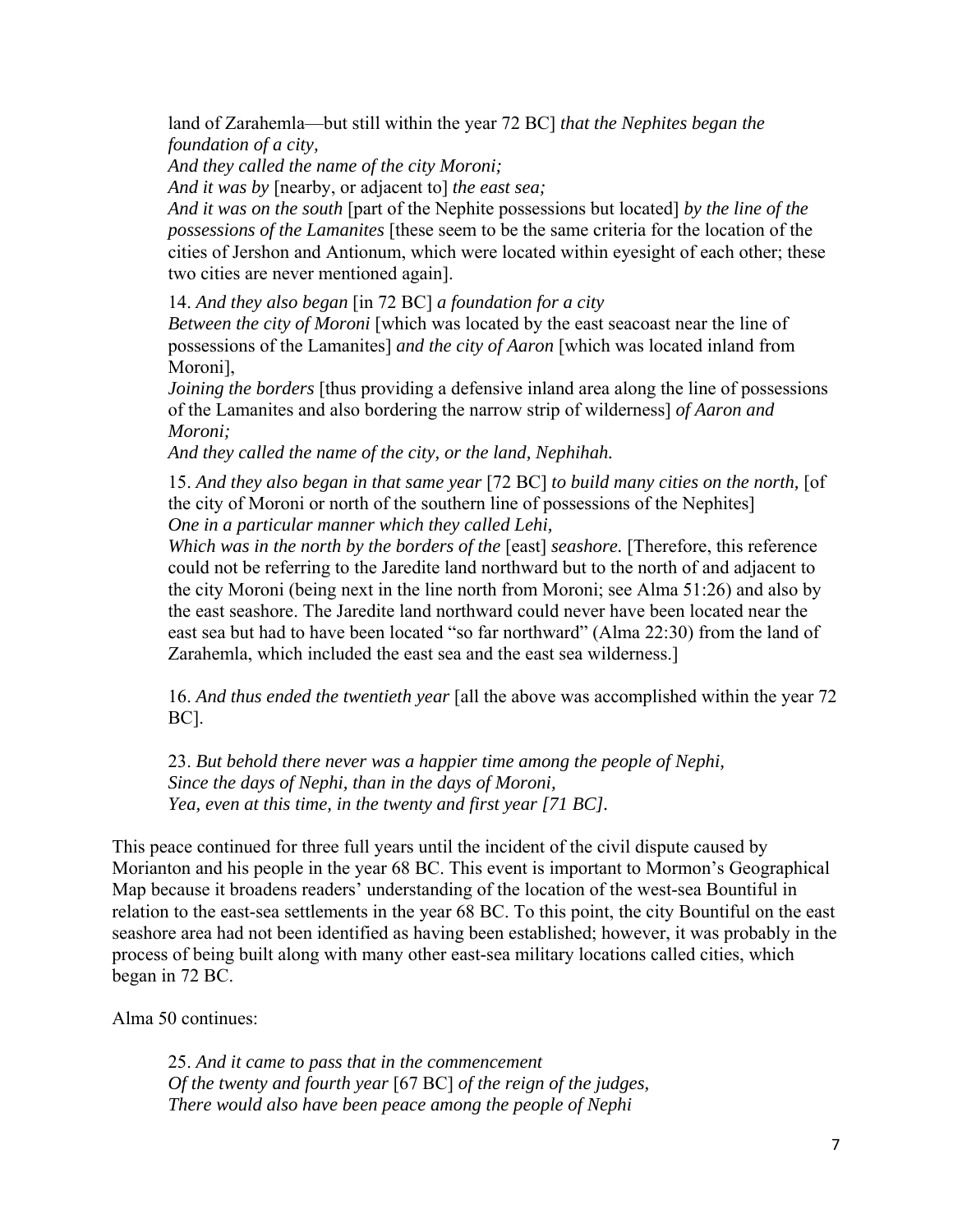*Had it not been for a contention which took place among them Concerning the land of Lehi, and the land of Morianton, Which joined upon the* [north] *borders of Lehi;* 

*Both of which were on the borders by the* [east] *seashore* [Lehi was located adjacent to and to the north of the city of Moroni, which was also located by the east seashore and Moroni bordered the line of possessions of the Lamanites].

26. *For behold, the people who possessed the land of Morianton Did claim a part of the land of Lehi* [therefore, they must have been very close to each other];

*Therefore there began to be a warm contention between them, Insomuch that the people of Morianton took up arms against their brethren,*  And they were determined by the sword to slay them.

27. *But behold, the people who possessed the land of Lehi Fled to the camp of Moroni, And appealed unto him for assistance;* 

*For behold they were not in the wrong.* [For the people of the land of Lehi to flee to the camp of Moroni seems to mean that the numbers were small and that the land of Lehi must have been fairly close to the camp of Moroni. This could have been the area where the new city of Moroni was being built.]

28. *And it came to pass that when the people of Morianton, Who were led by a man whose name was Morianton, Found that the people of Lehi had fled to the camp of Moroni, They were exceedingly fearful* 

*Lest the army of Moroni should come upon them and destroy them*. [The army of Moroni could have easily come upon them and destroyed them anywhere within the east-sea area where all those cities were being built.]

29. *Therefore, Morianton put it into their hearts That they should flee to the land which was northward, Which was covered with large bodies of water,* 

*And take possession of the land which was northward.* [Even though northward here appears to be directional and, therefore, Morianton would have been traveling in a northward direction from his land of Morianton, the expression "which was covered with large bodies of water" indicates that Morianton intended to flee a great distance into the Jaredite land northward. Morianton did not flee "northward" along the east sea, as the following scriptures will show.]

30. *And behold, they would have carried this plan into effect* [meaning they would have been successful in getting into the Jaredite land northward], *(Which would have been a cause to have been lamented) But behold, Morianton being a man of much passion, Therefore he was angry with one of his maid servants, And he fell upon her and beat her much.*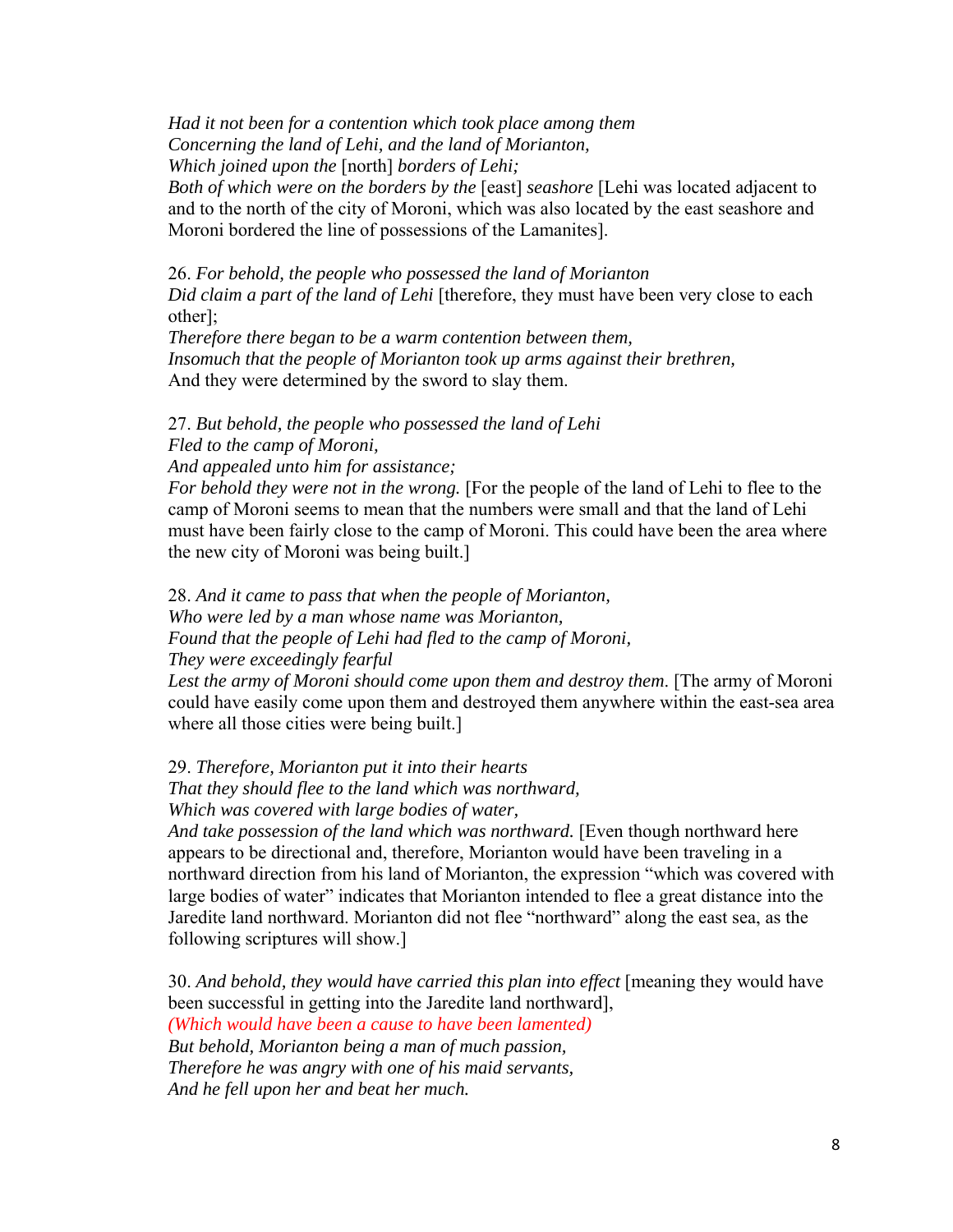31. *And it came to pass that she fled, and came over to the camp of Moroni* [therefore, the camp of Moroni could not have been very far from the land of Morianton from where she fled],

*And told Moroni all things concerning the matter, And also concerning their intentions to flee into the* [Jaredite] *land northward.*

32. *Now behold, Moroni feared that the people who were in the land Bountiful* [on the west-sea area] *would hearken to the words of Morianton and unite with his* [Morianton's] *people,* 

*And thus he would obtain possession of those parts of the land, Which would lay a foundation for serious consequences Among the people of Nephi, Yea, which consequences would lead to the overthrow of their liberty.*

33. *Therefore Moroni sent an army, with their camp* [because it was going to be a long time and a long distance], *to head the people of Morianton, To stop their flight into the* [Jaredite] *land northward.*

34. *And it came to pass that they* [Teancum's army] *did not head them* [Morianton and his followers]

*Until* [indicating a great distance] *they* [both Teancum's army and Morianton and his followers] *had come to* [not in] *the borders of the land Desolation* [only one land Desolation is mentioned in the Book of Mormon, and it always bordered only the west sea];

*And there they* [Teancum's army] *did head them* [Morianton and his followers], *by* [near but not in]

*The narrow pass which led by the* [west] *sea into the land northward, Yea, by the* [west] *sea, on the west and on the east.*

35. *And it came to pass that the army which was sent by Moroni, Which was led by a man whose name was Teancum, Did meet the people of Morianton;* 

*And so stubborn were the people of Morianton,* 

*(Being inspired by his wickedness and his flattering words)* 

*That a battle commenced between them,* 

*In the which Teancum did slay Morianton and defeat his army,* 

*And took them prisoners, and returned to the camp of Moroni.* 

*And thus ended the twenty and fourth year* 

*Of the reign of the judges over the people of Nephi.* [Teancum took most of the year 67 BC to accomplish this mission, indicating that this event did not occur anywhere near the east-sea settlement area.]

36. *And thus were the people of Morianton brought back. And upon their covenanting to keep the peace They were restored to the land of Morianton* [near the east sea],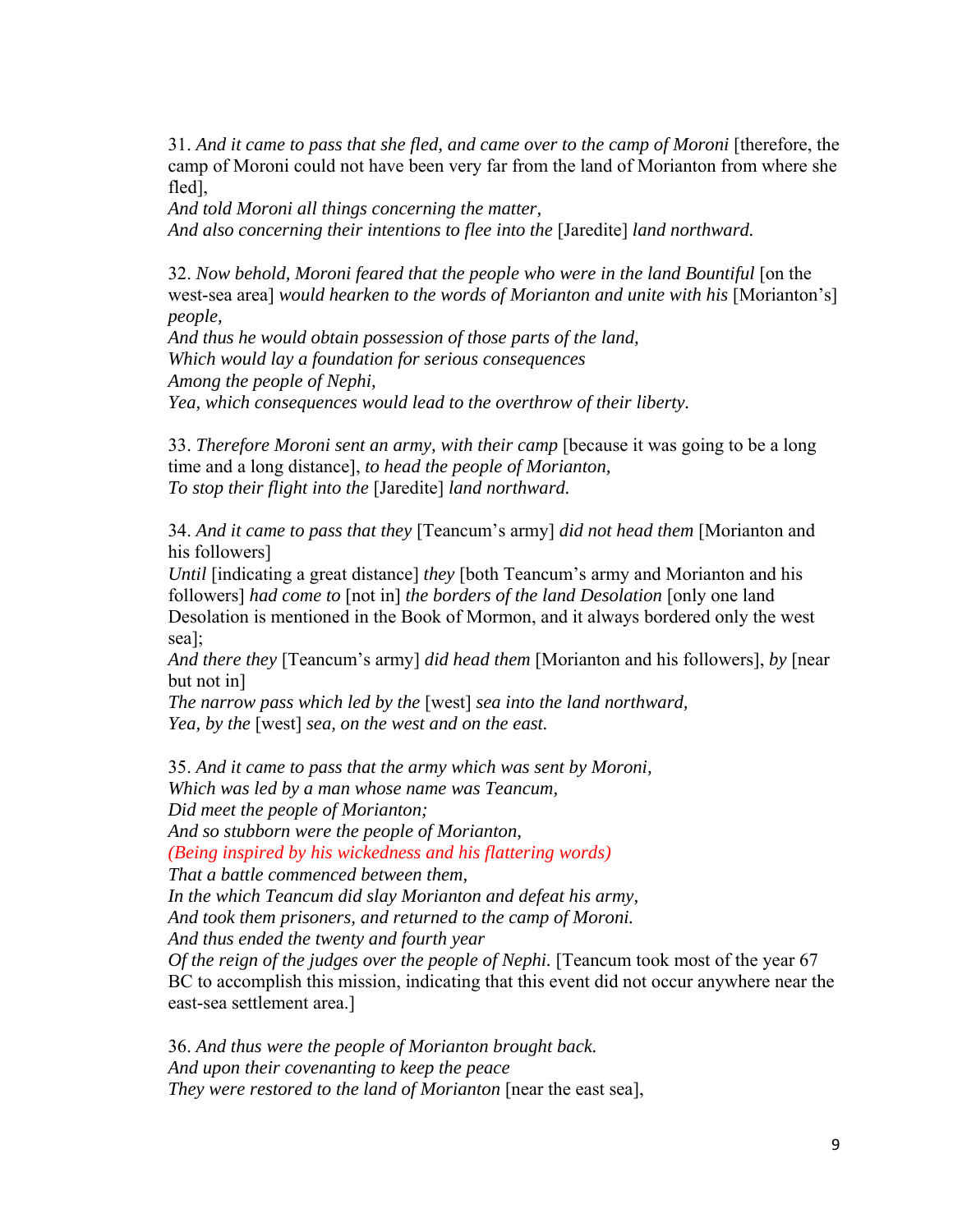*And a union took place between them and the people of Lehi; And they were also restored to their lands* [near the east sea].

From the Alma 22 and Alma 50 accounts, Book of Mormon analysts can glean several significant facts as a result of Mormon's Geographical Map—without reference to any model for Book of Mormon geography:

- Perhaps the dominant feature of Mormon's Geographical Map was a narrow strip of wilderness—undoubtedly mountainous—that extended from a sea on the east to a sea on the west.
- On the south of this narrow strip of mountainous wilderness was the land of Nephi; on the north was the land of Zarahemla.
- Originating near the top of the narrow strip of mountainous wilderness was the start of a major river—the river Sidon—which flowed from the south to the north.
- Near the northern edge of the mountains and on the west side of river Sidon and near the head of river Sidon was located the city of Manti.
- A relatively short distance downriver from Manti was the city of Zarahemla and the land of Zarahemla, which extended to the east sea through an east wilderness that bordered the east sea.
- From the city of Zarahemla, the Nephites, beginning in 72 BC, extended their possession and control to the east-sea coastal areas where they built several ("many") cities.
- For defensive purposes, they established a line of defenses along the narrow strip of wilderness to defend themselves from the Lamanites in the land of Nephi.
- The Nephites' line of defense also included a defensive position on the "west sea south" where the lands of Zarahemla and Bountiful extended to the west sea. The purpose of this defensive position was to keep the Lamanites from moving into the area on the west sea called Bountiful, and from there northward via the narrow passage along the west sea to the 'line' located by the west sea and within the small neck of land, and from there northward via the narrow pass, also by the west sea, into the adjoining area called Desolation, a part of the Jaredite land northward.

Theoretically, any model for Book of Mormon geography must in the twenty-first century show clear evidence of the above features of Mormon's Geographical Map as gleaned from Mormon's accounts in Alma 22 and Alma 50. Failure to meet all the conditions of Mormon's Geographical Map will invalidate a model for Book of Mormon geography in the New World.

Hopefully, serious students of the Book of Mormon will analyze carefully Alma 22:27–35 and Alma 50:1–36 as presented above without reference to any model for Book of Mormon geography and will, if they have any disagreement with the clarifications as suggested above, communicate those concerns to us.

Only when Book of Mormon readers have a common understanding of what Mormon was referring to (without any geographical predetermination) when he used such words as "they," "their," "it," "land," "wilderness," etc., can any hope of a common understanding and decipherment of the New World geography of the Book of Mormon be realized. Hopefully, this article will initiate such a common understanding and dialogue.